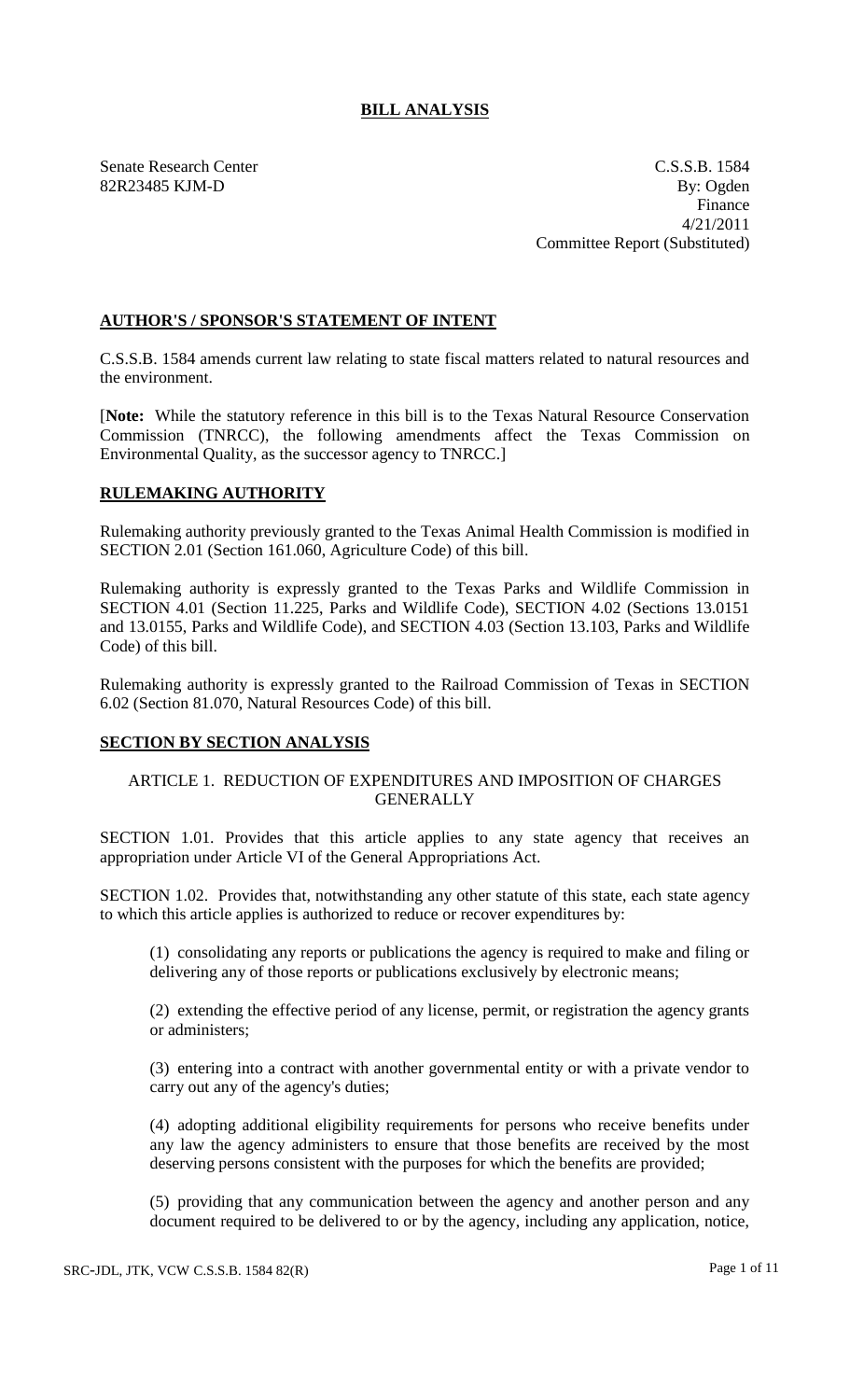billing statement, receipt, or certificate, may be made or delivered by e-mail or through the Internet; and

(6) adopting and collecting fees or charges to cover any costs the agency incurs in performing its lawful functions.

ARTICLE 2. FISCAL MATTERS CONCERNING ANIMAL HEALTH REGULATION

SECTION 2.01. Amends Section 161.060, Agriculture Code, as follows:

Sec. 161.060. New heading: AUTHORITY TO SET AND COLLECT FEES. Authorizes the Texas Animal Health Commission (TAHC) by rule to set and collect a fee for any service provided by TAHC, rather than to charge a fee, as provided by TAHC rule, for an inspection made by TAHC, including:

- (1) the inspection of animals or facilities;
- (2) the testing of animals for disease;
- (3) obtaining samples from animals for disease testing;
- (4) disease eradication and treatment efforts;
- (5) services related to the transport of livestock;
- (6) control and eradication of ticks and other pests; and
- (7) any other service for which TAHC incurs a cost.

#### ARTICLE 3. FISCAL MATTERS REGARDING PETROLEUM INDUSTRY REGULATION

SECTION 3.01. Amends Section 26.3574(b), Water Code, as follows:

(b) Requires each operator of a bulk facility on withdrawal from bulk of a petroleum product to collect from the person who orders the withdrawal a fee in an amount determined as follows:

(1) \$3.75 for each delivery into a cargo tank having a capacity of less than 2,500 gallons, rather than \$3.75 for each delivery into a cargo tank having a capacity of less than 2,500 gallons for the state fiscal year beginning September 1, 2007, through the state fiscal year ending August 31, 2011;

(2) \$7.50 for each delivery into a cargo tank having a capacity of 2,500 gallons or more but less than 5,000 gallons, rather than \$7.50 for each deliver into a cargo tank having a capacity of 2,500 gallons or more but less than 5,000 gallons for the state fiscal year beginning September 1, 2007, through the state fiscal year ending August 31, 2011;

(3) \$11.75 for each delivery into a cargo tank having a capacity of 5,000 gallons or more but less than 8,000 gallons, rather than \$11.75 for each delivery into a cargo tank having a capacity of 5,000 or more but less than 8,000 for the state fiscal year beginning September 1, 2007, through the state fiscal year ending August 31, 2011;

(4) \$15.00 for each delivery into a cargo tank having a capacity of 8,000 gallons or more but less than 10,000 gallons, rather than \$15,00 for each delivery into a cargo tank having a capacity of 8,000 gallons or more but less than 10,000 gallons for the state fiscal year beginning September 1, 2007, through the state fiscal year ending August 31, 2011; and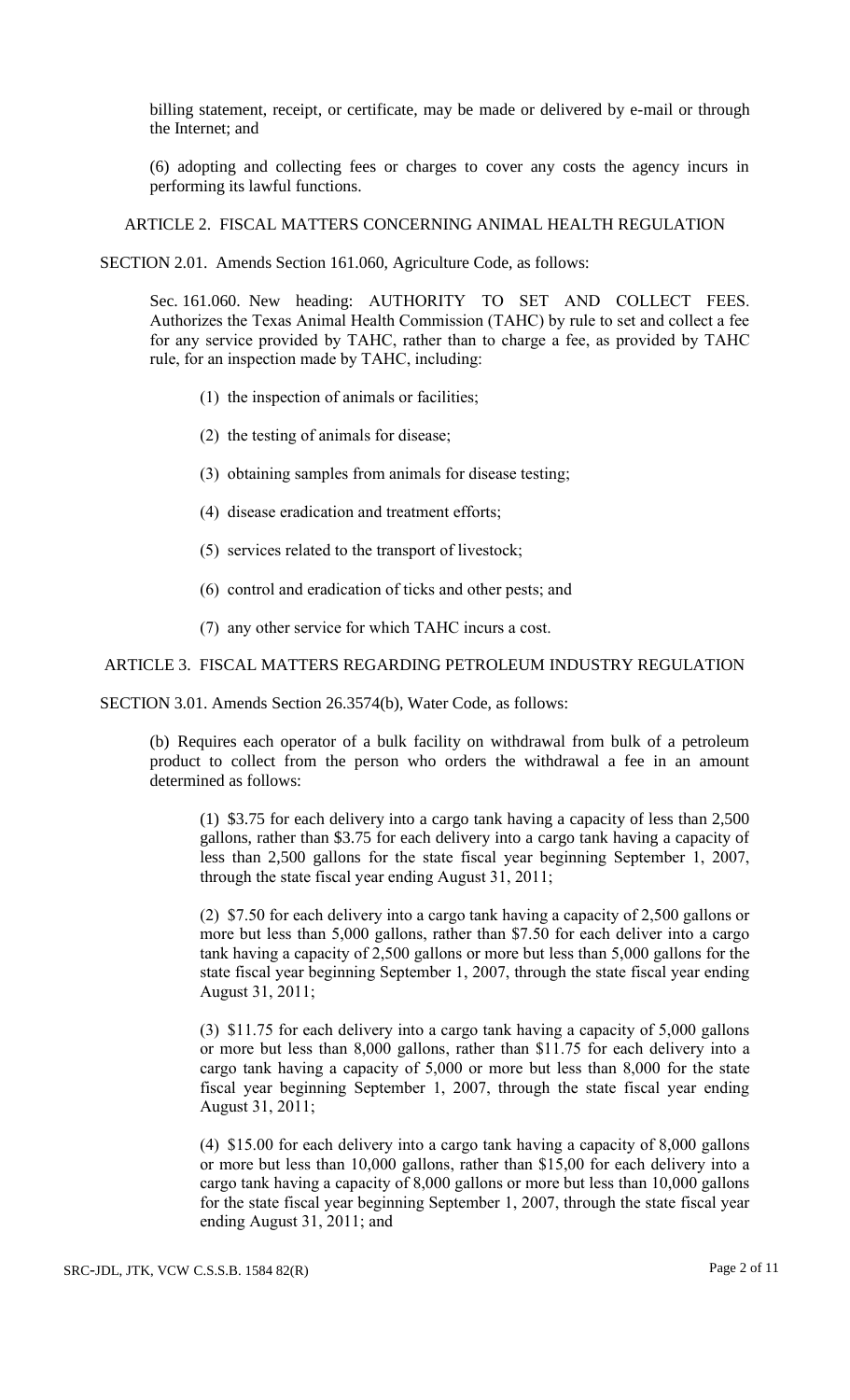(5) \$7.50 for each increment of 5,000 gallons or any part thereof delivered into a cargo tank having a capacity of 10,000 gallons or more, rather than \$7.50 for each increment of 5,000 gallons or any part thereof delivered into a cargo tank having a capacity of 10,000 gallons or more for the state fiscal year beginning September 1, 2007, through the state fiscal year ending August 31, 2011.

ARTICLE 4. FISCAL MATTERS REGARDING FUNDING FOR STATE SITES

SECTION 4.01. Amends Chapter 11, Parks and Wildlife Code, by adding Subchapter J-1, as follows:

#### SUBCHAPTER J-1. FOR-PROFIT PARTNERSHIPS

Sec. 11.221. DEFINITIONS. Defines, in this subchapter, "official corporate partner" and "state site."

Sec. 11.222. SELECTION; CONTRACT. (a) Authorizes the Texas Parks and Wildlife Department (TPWD), subject to Texas Parks and Wildlife Commission (TPWC) approval, to select a for-profit entity as an official corporate partner.

(b) Authorizes TPWD to contract with an official corporate partner to raise funds for state site operations and maintenance.

Sec. 11.223. GIFTS AND GRANTS; FUND-RAISING. (a) Authorizes an official corporate partner, to raise funds for state site operations and maintenance, to accept contributions, gifts, grants, and promotional campaign proceeds on behalf of TPWD. Requires TPWD to ensure that an official corporate partner transfers the contributions, gifts, grants, and promotional campaign proceeds to TPWD as soon as possible.

(b) Authorizes TPWD to contract with an official corporate partner to conduct joint promotional campaigns or other fund-raising efforts conducted by TPWD to raise funds for state site operations and maintenance.

Sec. 11.224. USE OF FUNDS. Authorizes money received by TPWD under this subchapter, including money received under a contract or licensing or other agreement or as a gift or grant, to be used only for state site operations and maintenance.

Sec. 11.225. RULES. Requires TPWC to adopt rules to implement this subchapter, including rules that establish guidelines or best practices for official corporate partners.

SECTION 4.02. Amends Subchapter A, Chapter 13, Parks and Wildlife Code, by adding Sections 13.0151 and 13.0155, as follows:

Sec. 13.0151. STATE PARK PASSES. (a) Authorizes TPWD to contract with any entity TPWD considers appropriate to sell state park passes in any of the entity's retail locations.

(b) Authorizes TPWC to adopt rules to implement this section.

Sec. 13.0155. USE OF PARKS AND WILDLIFE DEPARTMENT BRAND. (a) Authorizes TPWD to contract with any entity TPWD considers appropriate to use the TPWD brand in exchange for licensing fees paid by the entity to TPWD.

(b) Requires TPWD to use the licensing fees received under Subsection (a) only for the operation and maintenance of state sites as defined by Section 11.221.

(c) Authorizes TPWC to adopt rules to implement this section.

SECTION 4.03. Amends Subchapter B, Chapter 13, Parks and Wildlife Code, by adding Section 13.103, as follows: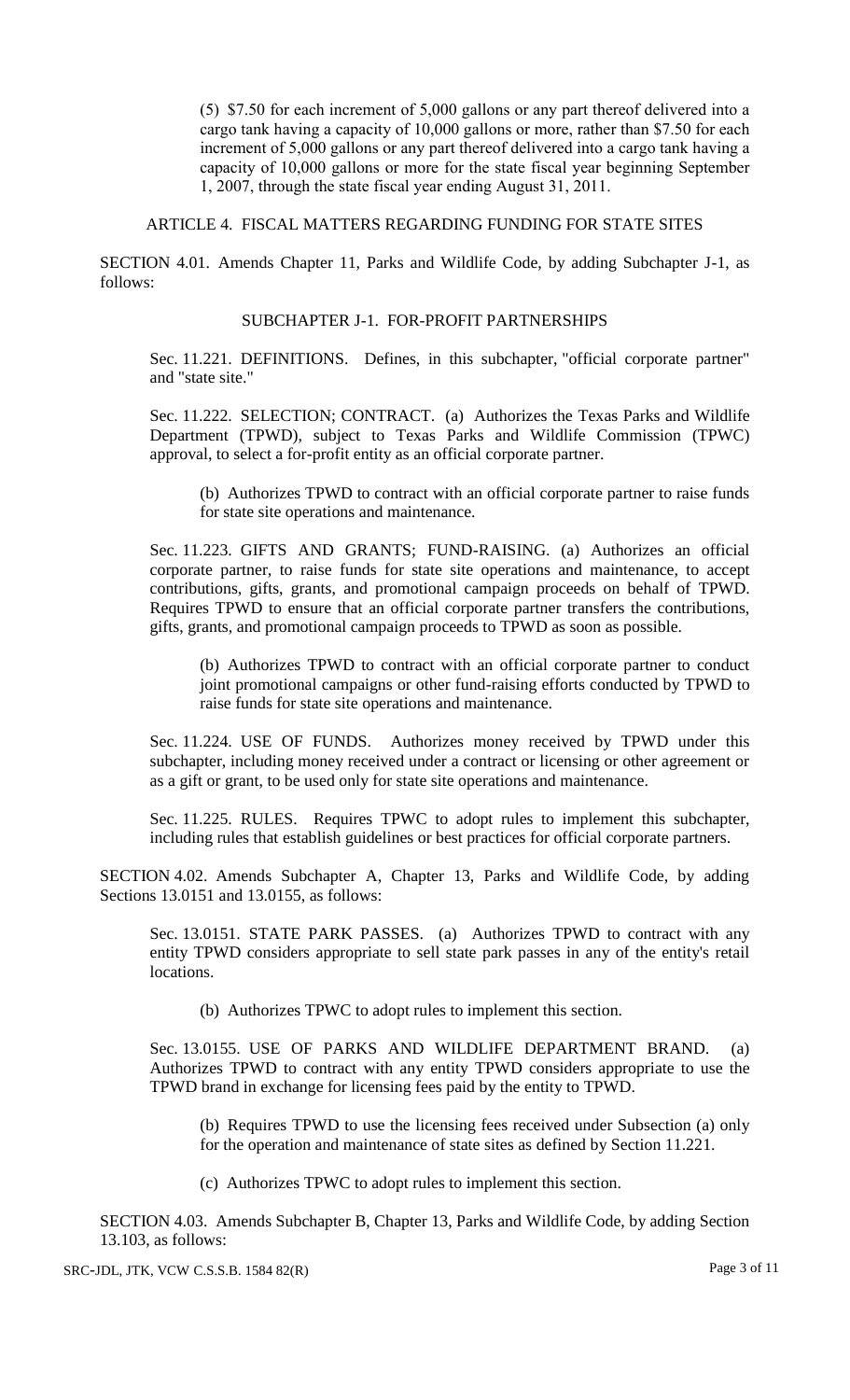Sec. 13.103. ADVERTISING. Authorizes TPWC by rule to assess and limit commercial advertising in state parks, natural areas, historic sites, or other sites under the jurisdiction of TPWD to preserve the integrity of the sites and to minimize distractions that may interfere with the enjoyment of the sites by visitors.

ARTICLE 5. FISCAL MATTERS REGARDING PARKS AND WILDLIFE DEPARTMENT

SECTION 5.01. Amends Subchapter D, Chapter 502, Transportation Code, by adding Section 502.1747, as follows:

Sec. 502.1747. VOLUNTARY CONTRIBUTION TO PARKS AND WILDLIFE DEPARTMENT. (a) Authorizes a person, when the person registers or renews the registration of a motor vehicle under this chapter, to contribute \$5 or more to TPWD.

(b) Requires the county assessor-collector to send any contribution made under this section to the comptroller of public accounts (comptroller) for credit to TPWD. Authorizes money received by TPWD under this section to be used only for the operation and maintenance of state parks, historic sites, or natural areas under the jurisdiction of TPWD.

#### ARTICLE 6. FISCAL MATTERS CONCERNING OIL AND GAS REGULATION

SECTION 6.01. Amends Section 81.0521(c), Natural Resources Code, to require that two-thirds of the proceeds from the fee for an application for an exception to a Railroad Commission of Texas (commission) rule, excluding any penalties collected in connection with the fee, rather than including any penalties collected in connection with the fee, be deposited to the oil and gas regulation and cleanup fund as provided by Section 81.067, rather than the oil-field cleanup fund as provided by Section 91.111.

SECTION 6.02. Amends Subchapter C, Chapter 81, Natural Resources Code, by adding Sections 81.067-81.070, as follows:

Sec. 81.067. OIL AND GAS REGULATION AND CLEANUP FUND. (a) Provides that the oil and gas regulation and cleanup fund is created as an account in the general revenue fund of the state treasury.

(b) Requires the commission to certify to the comptroller of public accounts (comptroller) the date on which the balance in the fund equals or exceeds \$20 million. Requires that the oil-field cleanup regulatory fees on oil and gas not be collected or required to be paid on or after the first day of the second month following the certification, except that the comptroller is required to resume collecting the fees on receipt of a commission certification that the fund has fallen below \$10 million. Requires the comptroller to continue collecting the fees until collections are again suspended in the manner provided by this subsection.

(c) Provides that the fund consists of:

(1) proceeds from bonds and other financial security required by this chapter and benefits under well-specific plugging insurance policies described by Section 91.104(c) (relating to a person required to file a bond, letter of credit, or cash deposit who operates one or more wells being considered to have met that requirement for a well under certain conditions) that are paid to the state as contingent beneficiary of the policies, subject to the refund provisions of Section 91.1091 (Refund), if applicable;

(2) private contributions, including contributions made under Section 89.084 (Money Paid Commission by Private Person);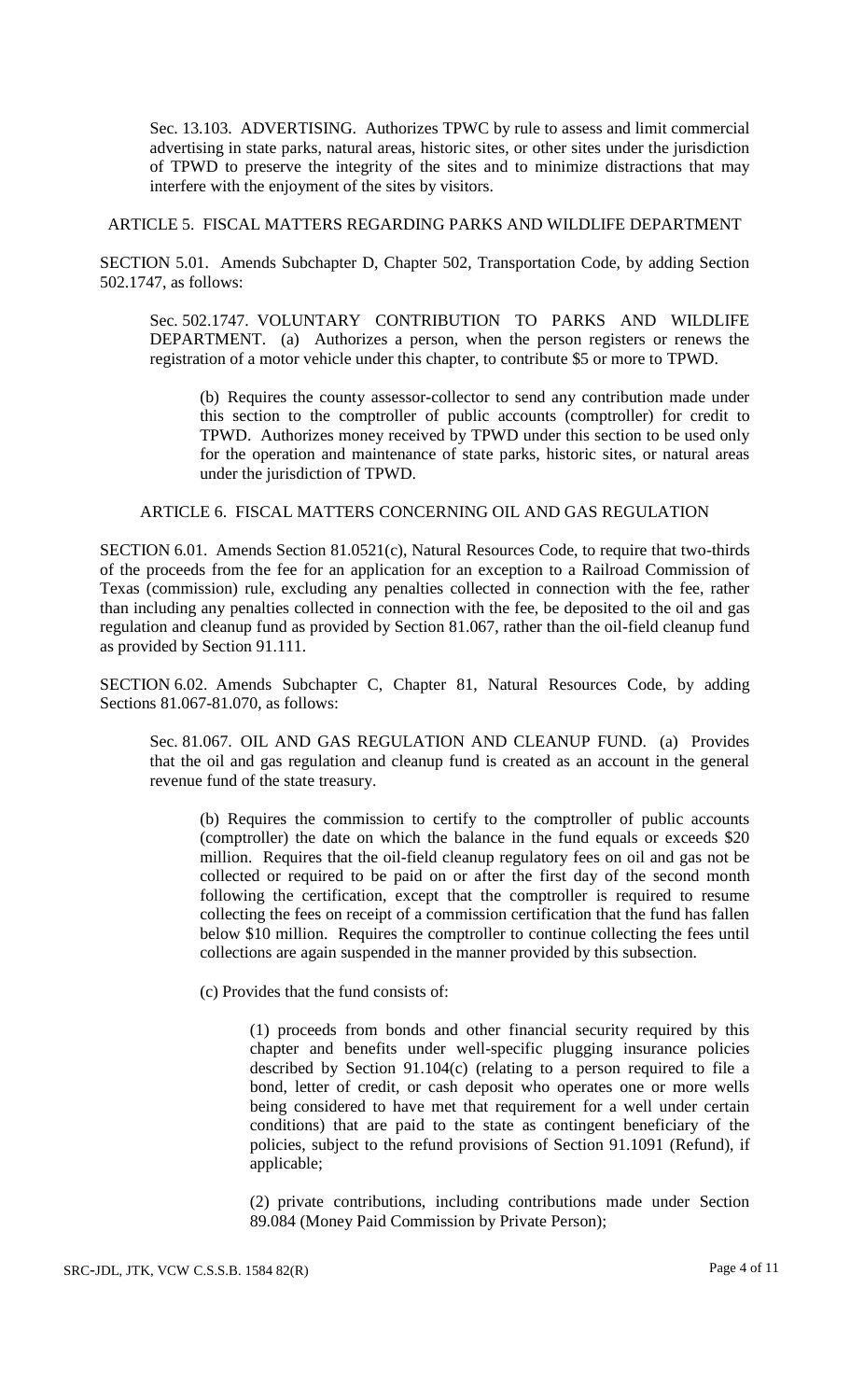(3) expenses collected under Section 89.083 (First Lien on Equipment; Cause of Action if Commission Plugs);

(4) fees imposed under Section 85.2021 (Drilling Permit Fee);

(5) costs recovered under Section 91.457 (Removal of Unauthorized Pit) or 91.459 (Civil Penalty);

(6) proceeds collected under Sections 89.085 (Possession and Sale of Equipment to Cover Plugging Costs) and 91.115 (First Lien on Equipment and Stored Hydrocarbons);

(7) interest earned on the funds deposited in the fund;

(8) oil and gas waste hauler permit application fees collected under Section 29.015 (Application Fee), Water Code;

(9) costs recovered under Section 91.113(f) (relating to recovering all costs incurred by the commission from any person who was required by law, rules adopted by the commission, or a valid order of the commission to control or clean up the oil and gas wastes or other substances or materials);

(10) hazardous oil and gas waste generation fees collected under Section 91.605 (Hazardous Oil and Gas Waste Generation Fee);

(11) oil-field cleanup regulatory fees on oil collected under Section 81.116 (Oil-Field Cleanup Regulatory Fee on Oil);

(12) oil-field cleanup regulatory fees on gas collected under Section 81.117 (Oil-Field Cleanup Regulatory Fee on Gas);

(13) fees for a reissued certificate collected under Section 91.707 (Fee for Reissued Certificate);

(14) fees collected under Section 91.1013 (Application Fees);

(15) fees collected under Section 89.088 (Record of Request for Notice by Lienholder or Nonoperator; Form; Fee);

(16) fees collected under Section 91.142 (Report to Commission);

(17) fees collected under Section 91.654 (Application to Participate in Voluntary Cleanup Program);

(18) costs recovered under Sections 91.656 (Voluntary Cleanup Agreement) and 91.657 (Termination of Agreement; Cost Recovery);

(19) two-thirds of the fees collected under Section 81.0521 (Fee for Application of Exception to Railroad Commission Rule);

(20) fees collected under Sections 89.024 (Abeyance of Plugging Report) and 89.026 (Fluid Level or Hydraulic Pressure Test);

(21) legislative appropriations; and

(22) any surcharges collected under Section 81.070.

Sec. 81.068. PURPOSE OF OIL AND GAS REGULATION AND CLEANUP FUND. Authorizes money in the oil and gas regulation and cleanup fund to be used by the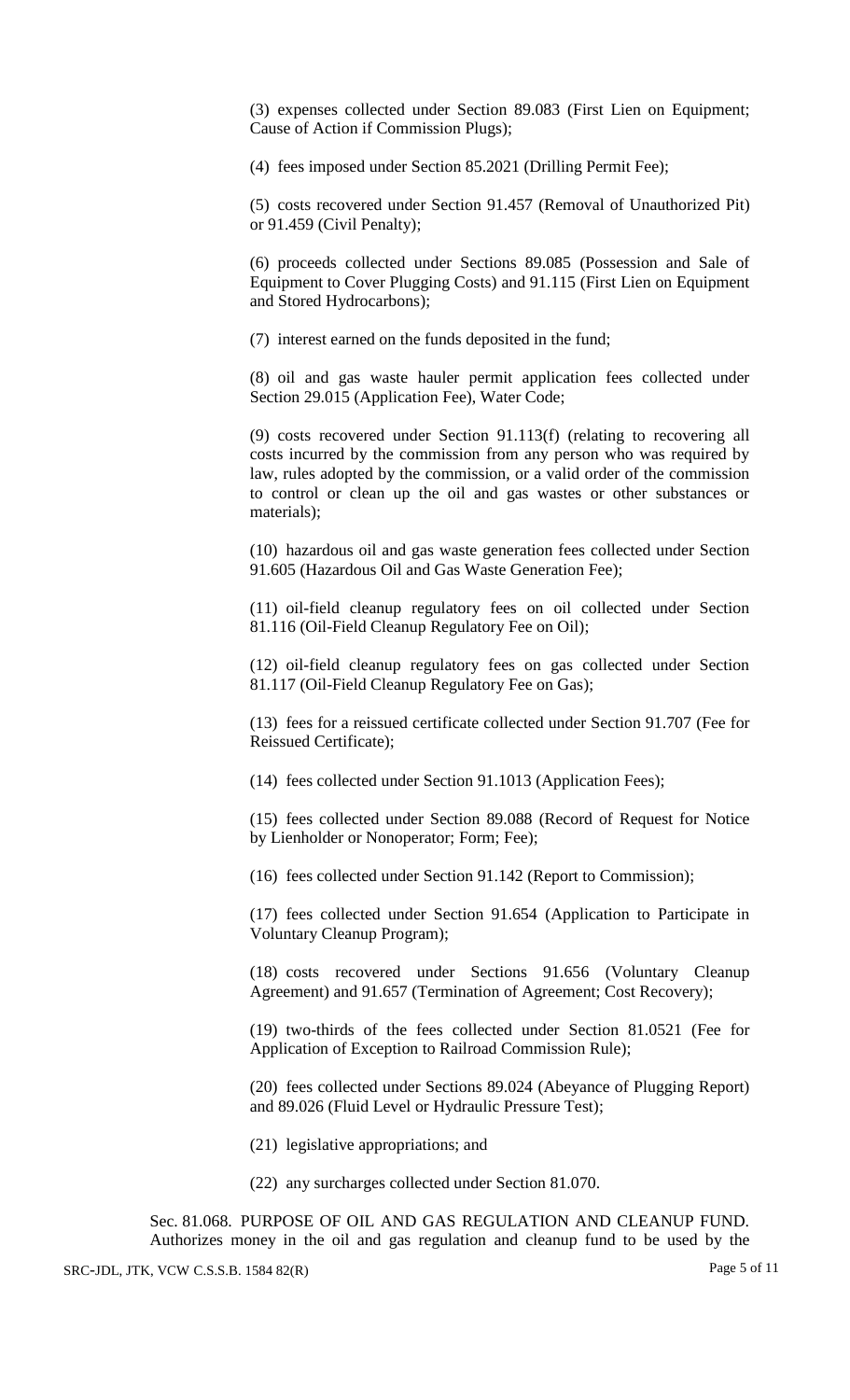commission or its employees or agents for any purpose related to the regulation of oil and gas development, including oil and gas monitoring and inspections, oil and gas remediation, oil and gas well plugging, public information and services related to those activities, and administrative costs and state benefits for personnel involved in those activities.

Sec. 81.069. REPORTING ON PROGRESS IN MEETING PERFORMANCE GOALS FOR THE OIL AND GAS REGULATION AND CLEANUP FUND. (a) Requires the commission, through the legislative appropriations request process, to establish specific performance goals for the oil and gas regulation and cleanup fund for the next biennium, including goals for each quarter of each state fiscal year of the biennium for the number of:

(1) orphaned wells to be plugged with state-managed funds;

(2) abandoned sites to be investigated, assessed, or cleaned up with state funds; and

(3) surface locations to be remediated.

(b) Requires the commission to provide quarterly reports to the Legislative Budget Board (LBB) that include:

(1) the following information with respect to the period since the last report was provided as well as cumulatively:

> (A) the amount of money deposited in the oil and gas regulation and cleanup fund;

> (B) the amount of money spent from the fund for the purposes described by Subsection (a);

(C) the balance of the fund; and

(D) the commission's progress in meeting the quarterly performance goals established under Subsection (a) and, if the number of orphaned wells plugged with state-managed funds, abandoned sites investigated, assessed, or cleaned up with state funds, or surface locations remediated is at least five percent less than the number projected in the applicable goal established under Subsection (a), an explanation of the reason for the variance; and

(2) any additional information or data requested in writing by LBB.

(c) Requires the commission to submit to the legislature and make available to the public, annually, a report that reviews the extent to which money provided under Section 81.067 has enabled the commission to better protect the environment through oil-field cleanup activities. Requires that the report include:

(1) the performance goals established under Subsection (a) for that state fiscal year, the commission's progress in meeting those performance goals, and, if the number of orphaned wells plugged with state-managed funds, abandoned sites investigated, assessed, or cleaned up with state funds, or surface locations remediated is at least five percent less than the number projected in the applicable goal established under Subsection (a), an explanation of the reason for the variance;

(2) the number of orphaned wells plugged with state-managed funds, by region;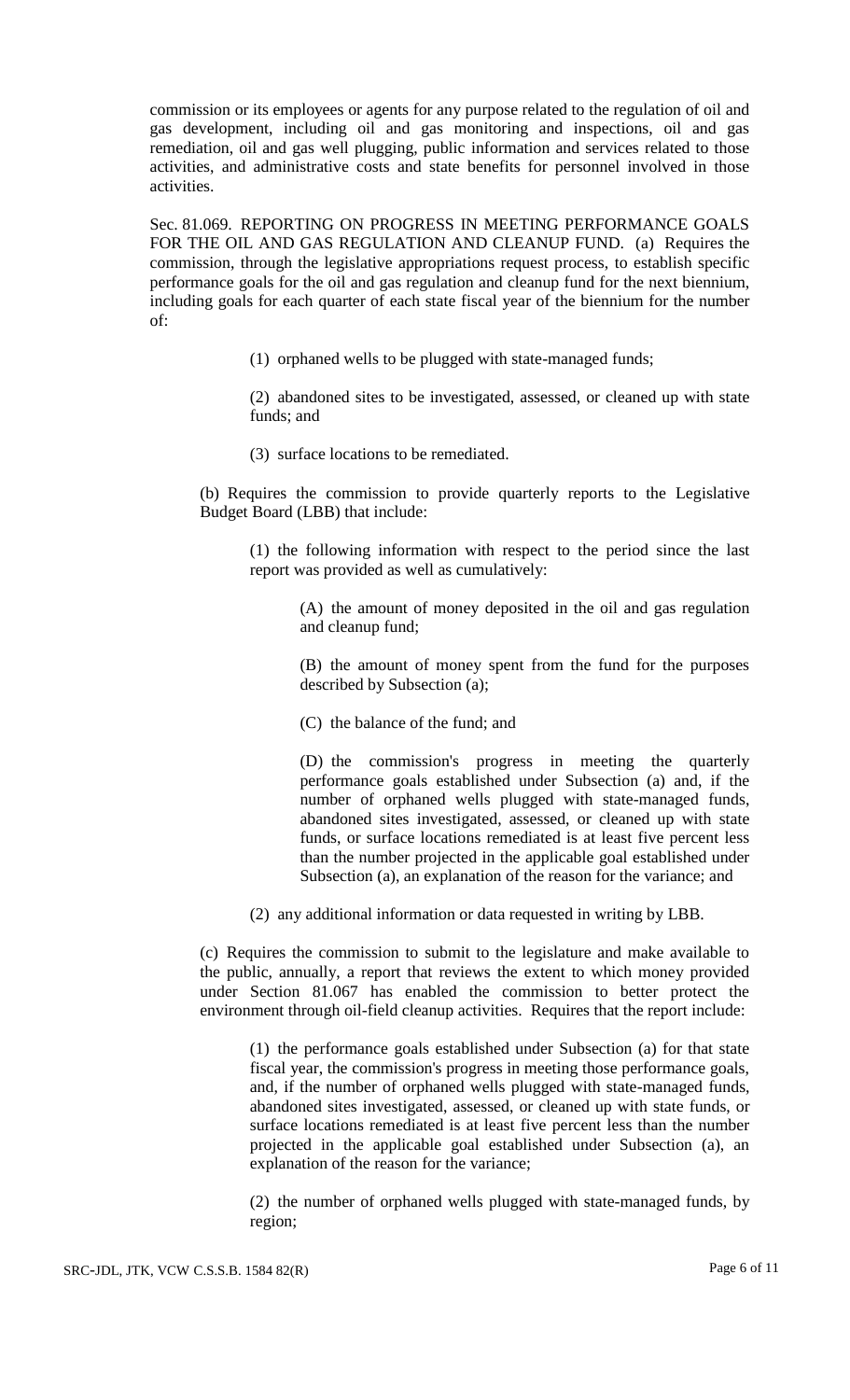(3) the number of wells orphaned, by region;

(4) the number of inactive wells not currently in compliance with commission rules, by region;

(5) the status of enforcement proceedings for all wells in violation of commission rules and the period during which the wells have been in violation, by region in which the wells are located;

(6) the number of surface locations remediated, by region;

(7) a detailed accounting of expenditures of money in the fund for oilfield cleanup activities, including expenditures for plugging of orphaned wells, investigation, assessment, and cleaning up of abandoned sites, and remediation of surface locations;

(8) the method by which the commission sets priorities by which it determines the order in which orphaned wells are plugged;

(9) a projection of the amount of money needed for the next biennium for plugging orphaned wells, investigating, assessing, and cleaning up abandoned sites, and remediating surface locations; and

(10) the number of sites successfully remediated under the voluntary cleanup program under Subchapter O (Railroad Commission Voluntary Cleanup Program), Chapter 91 (Provisions Generally Applicable), by region.

Sec. 81.070. ESTABLISHMENT OF SURCHARGES ON FEES. (a) Requires the commission, except as provided by Subsection (b), by rule to provide for the imposition of reasonable surcharges as necessary on fees imposed by the commission that are required to be deposited to the credit of the oil and gas regulation and cleanup fund as provided by Section 81.067 in amounts sufficient to enable the commission to recover the costs of performing the functions specified by Section 81.068 from those fees and surcharges.

(b) Prohibits the commission from imposing a surcharge on an oil-field cleanup regulatory fee on oil collected under Section 81.116 or an oil-field cleanup regulatory fee on gas collected under Section 81.117.

(c) Requires the commission by rule to establish a methodology for determining the amount of a surcharge that takes into account:

(1) the time required for regulatory work associated with the activity in connection with which the surcharge is imposed;

(2) the number of individuals or entities from which the commission's costs may be recovered;

(3) the effect of the surcharge on operators of all sizes, as measured by the number of oil or gas wells operated;

(4) the balance in the oil and gas regulation and cleanup fund; and

(5) any other factors the commission determines to be important to the fair and equitable imposition of the surcharge.

(d) Requires the commission to collect a surcharge on a fee at the time the fee is collected.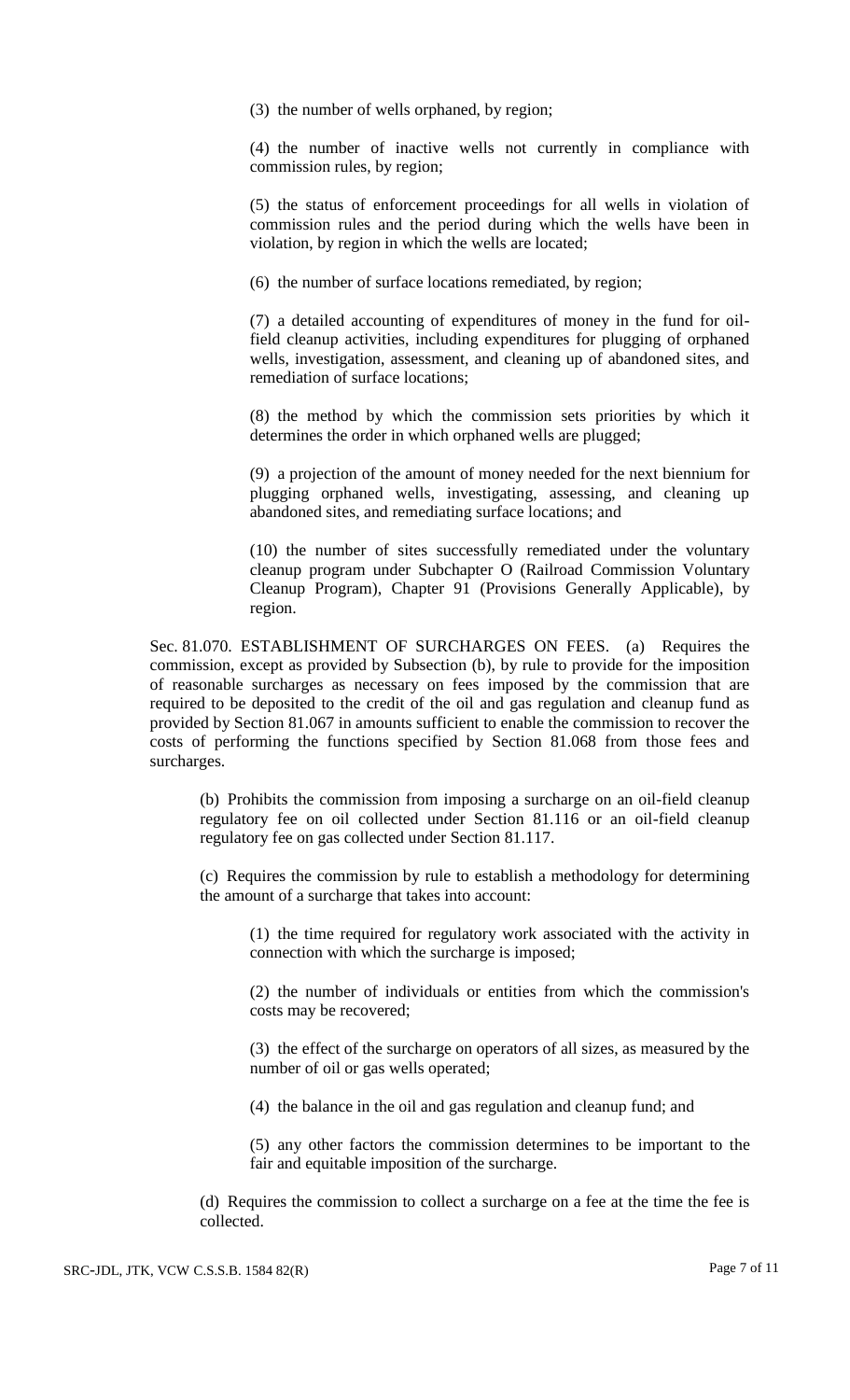(e) Requires that a surcharge collected under this section be deposited to the credit of the oil and gas regulation and cleanup fund as provided by Section 81.067.

SECTION 6.03. Amends Section 81.115, Natural Resources Code, as follows:

Sec. 81.115. New heading: APPROPRIATIONS TO COMMISSION FOR OIL AND GAS REGULATION AND CLEANUP PURPOSES. Requires that money appropriated to the commission, rather than the oil and gas division of the commission, under the General Appropriations Act for the purposes described by Section 81.068 be paid from the oil and gas regulation and cleanup fund, rather than the General Revenue Fund.

SECTION 6.04. Amends Sections 81.116(d) and (e), Natural Resources Code, as follows:

(d) Requires the comptroller to suspend collection of the fee in the manner provided by Section 81.067, rather than Section 91.111 (Oil-Field Cleanup Fund). Provides that the exemptions and reductions set out in Sections 202.052 (Rate of Tax), 202.054 (Qualification of Oil from New or Expanded Enhanced Recovery Project for Special Tax Rate), 202.056 (Exemption for Oil and Gas From Wells Previously Inactive), 202.057 (Tax Credit for Incremental Production Techniques), 202.059 (Exemption for Hydrocarbons from Terra Wells), and 202.060 (Exemption for Oil and Gas From Reactivated Orphaned Wells), Tax Code, do not affect the fee imposed by this section.

(e) Requires that proceeds from the fee, excluding any penalties collected in connection with the fee, rather than including any penalties collected in connection with the fee, be deposited to the oil and gas regulation and cleanup fund, rather than the oil-field cleanup fund, as provided by Section 81.067. Makes a conforming change.

SECTION 6.05. Amends Sections 81.117(d) and (e), Natural Resources Code, as follows:

(d) Requires the comptroller to suspend collection of the fee in the manner provided by Section 81.067, rather than Section 91.111. The exemptions and reductions set out in Sections 201.053, 201.057, 201.058, and 202.060, Tax Code, do not affect the fee imposed by this section.

(e) Requires that proceeds from the fee, excluding any penalties collected in connection with the fee, rather than including any penalties collected in connection with the fee, be deposited to the oil and gas regulation and cleanup fund, rather than the oil-field cleanup fund, as provided by Section 81.067. Makes a conforming change.

SECTION 6.06. Amends Section 85.2021(d), Natural Resources Code, to require that all fees collected under this section be deposited in the oil and gas regulation and cleanup fund, rather than the state oil-field cleanup fund.

SECTION 6.07. Amends Section 89.024(d), Natural Resources Code to require that a fee collected under this section be deposited in the oil and gas regulation and cleanup fund, rather than the oil-field cleanup fund.

SECTION 6.08. Amends Section 89.026(d), Natural Resources Code, to require that a fee collected under this section be deposited in the oil and gas regulation and cleanup fund, rather than the oil-field cleanup fund.

SECTION 6.09. Amends Section 89.048(d), Natural Resources Code, to require the commission to reimburse the surface estate owner from money in the oil and gas regulation and cleanup fund, rather than the oil-field cleanup fund, in an amount not to exceed 50 percent of the lesser of the documented well-plugging costs or the average cost incurred by the commission in the preceding 24 months in plugging similar wells located in the same general area.

SECTION 6.10. Amends Section 89.083(j), Natural Resources Code, to require that money collected in a suit under this section be deposited in the oil and gas regulation and cleanup fund, rather than the state oil-field cleanup fund.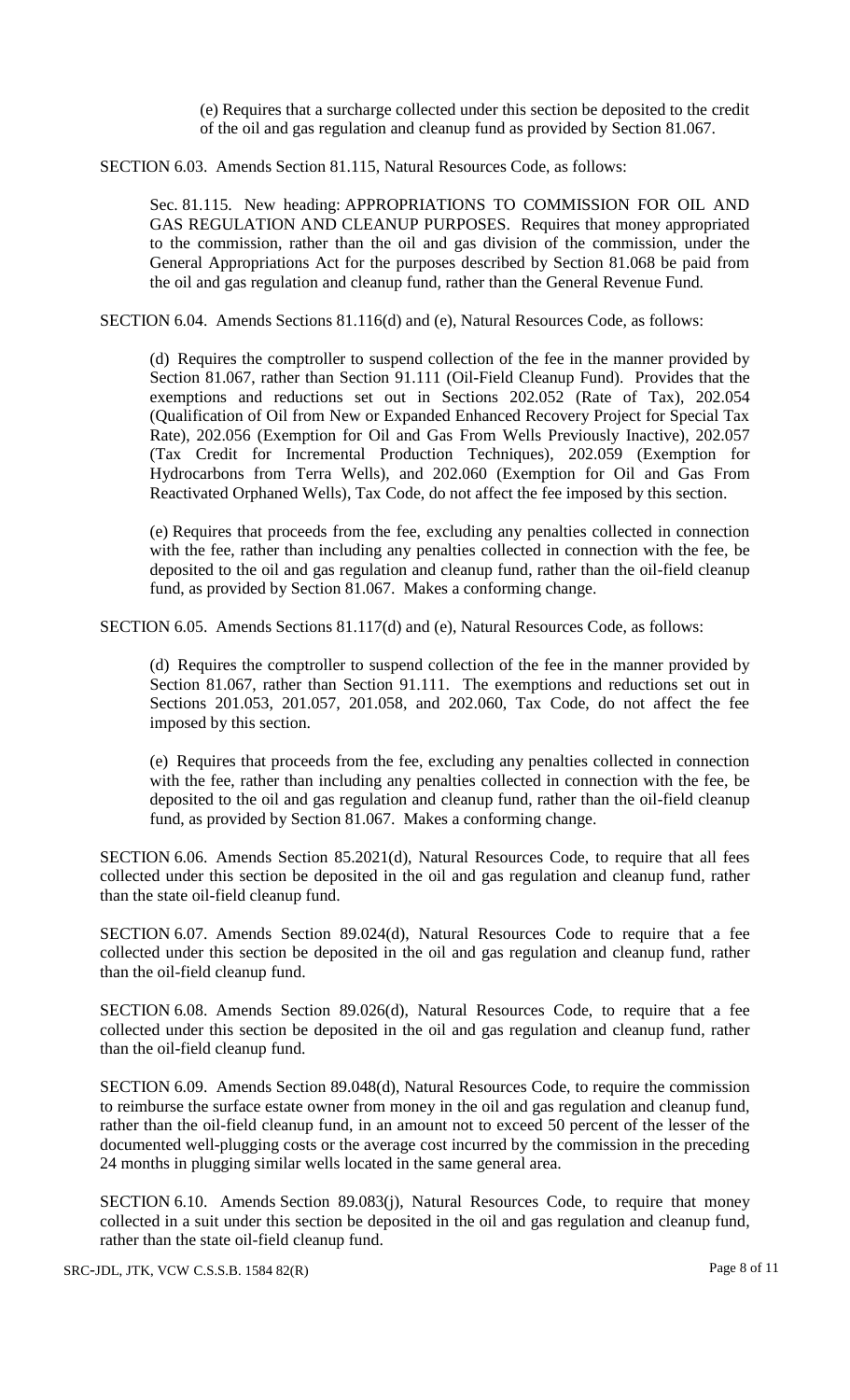SECTION 6.11. Amends Section 89.085(d), Natural Resources Code, to require the commission to deposit money received from the sale of well-site equipment or hydrocarbons under this section to the credit of the oil and gas regulation and cleanup fund, rather than the oil-field cleanup fund.

SECTION 6.12. Amends the heading to Section 89.086, Natural Resources Code, to read as follows:

Sec. 89.086. CLAIMS AGAINST OIL AND GAS REGULATION AND CLEANUP FUND.

SECTION 6.13. Amends Sections 89.086(a), (h), (i), (j), and (k), Natural Resources Code, as follows:

(a) Authorizes a person with a legal or equitable ownership or security interest in wellsite equipment or hydrocarbons disposed of under Section 89.085 to make a claim against the oil and gas regulation and cleanup fund, rather than the oil-field cleanup fund, unless an element of the transaction giving rise to the interest occurs after the commission forecloses its statutory lien under Section 89.083. Makes a nonsubstantive change.

(h) Requires the commission to suspend an amount of money in the oil and gas regulation and cleanup fund, rather than the oil-field cleanup fund, equal to the amount of the claim until the claim is finally resolved. Requires the commission, if the provisions of Subsection (k) prevent suspension of the full amount of the claim, to treat the claim as two consecutively filed claims, one in the amount of funds available for suspension and the other in the remaining amount of the claim. Makes a nonsubstantive change.

(i) Authorizes the commission, if a claimant is a person who is responsible under law or commission rules for plugging the well or cleaning up pollution originating on the lease or if the claimant owes a penalty assessed by the commission or a court for a violation of a commission rule or order, to recoup from or offset against a valid claim an expense incurred by the oil and gas regulation and cleanup fund, rather than the oil-field cleanup fund, that is not otherwise reimbursed or any penalties owed. Requires that an amount recouped from, deducted from, or offset against a claim under this subsection shall be treated as an invalid portion of the claim and shall remain suspended in the oil and gas regulation and cleanup fund in the manner provided by Subsection (j). Makes a conforming and nonsubstantive change.

(j) Requires the commission, if the commission finds that a claim is valid in whole or in part, to pay the valid portion of the claim from the suspended amount in the oil and gas regulation and cleanup fund, rather than the oil-field cleanup fund, not later than the 30th day after the date of the commission's decision. Requires the commission, if the commission finds that a claim is invalid in whole or in part, to continue to suspend in the oil and gas regulation and cleanup fund an amount equal to the invalid portion of the claim until the period during which the commission's decision may be appealed has expired or, if appealed, during the period the case is under judicial review. Requires the commission, if on appeal the district court finds the claim valid in whole or in part, to pay the valid portion of the claim from the suspended amount in the oil and gas regulation and cleanup fund not later than 30 days after the date the court's judgment becomes unappealable. Requires the commission, on the date the commission's decision is not subject to judicial review, to release from the suspended amount in the oil and gas regulation and cleanup fund the amount of the claim held to be invalid. Makes conforming changes.

(k) Provides that, if the aggregate of claims paid and money suspended that relates to well-site equipment or hydrocarbons from a particular well equals the total of the actual proceeds and credit realized from the disposition of that equipment or those hydrocarbons, the oil and gas regulation and cleanup fund, rather than the oil-field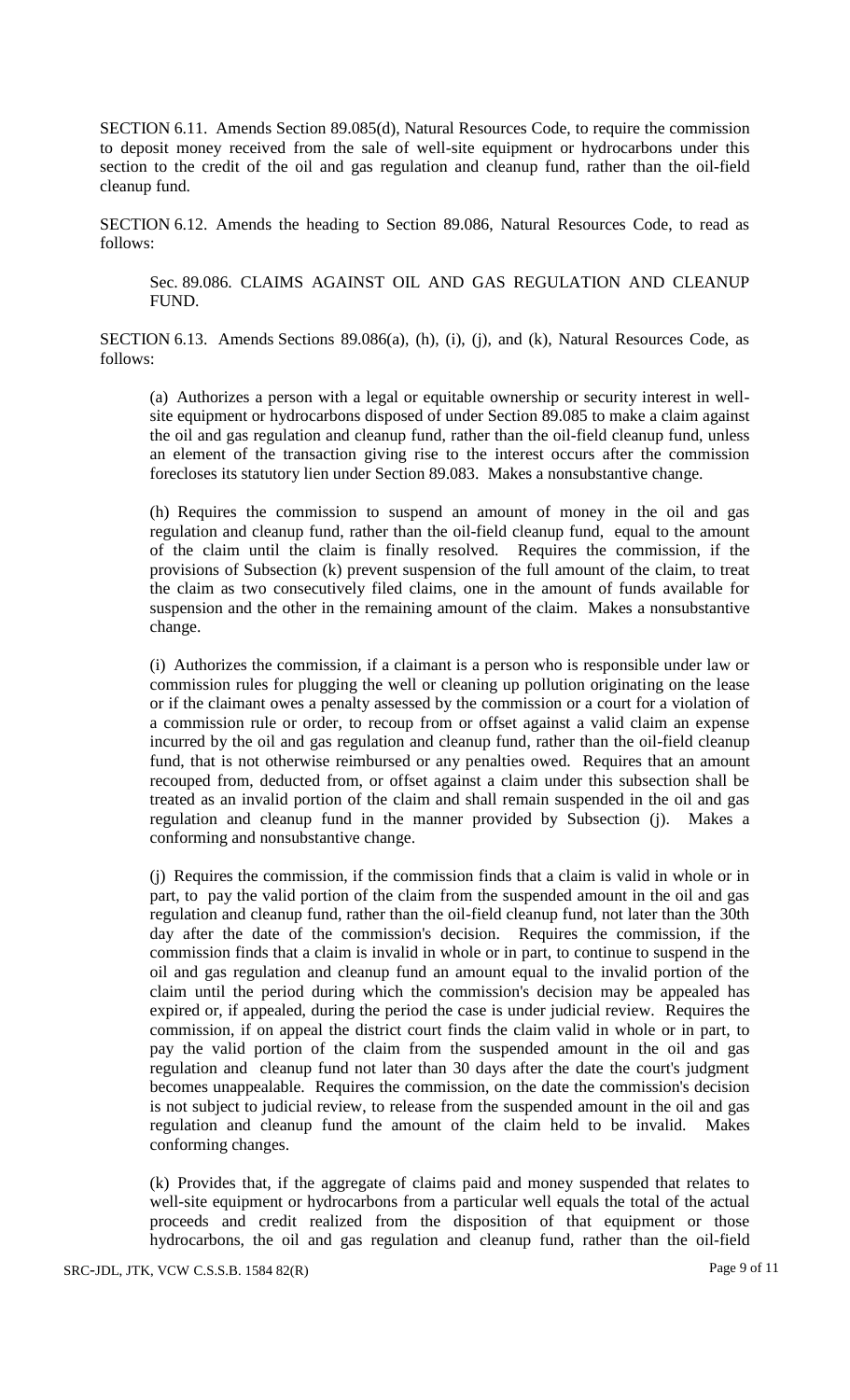cleanup fund, is not liable for any subsequently filed claims that relate to the same equipment or hydrocarbons unless and until the commission releases from the suspended amount money derived from the disposition of that equipment or those hydrocarbons.

SECTION 6.14. Amends Section 89.121(b), Natural Resources Code, to require that civil penalties collected for violations of this chapter or of rules relating to plugging that are adopted under this code be deposited in the general revenue fund, rather than the state oil-field cleanup fund.

SECTION 6.15. Amends Section 91.1013(c), Natural Resources Code, to require that fees collected under this section be deposited in the oil and gas regulation and cleanup fund, rather than the state oil-field cleanup fund.

SECTION 6.16. Amends Section 91.108, Natural Resources Code, as follows:

Sec. 91.108. DEPOSIT AND USE OF FUNDS. Provides that that proceeds from bonds and other financial security required pursuant to this chapter and benefits under wellspecific plugging insurance policies described by Section 91.104(c) that are paid to the state as contingent beneficiary of the policies, subject to the refund provisions of Section 91.1091, if applicable, are required to be deposited in the oil and gas regulation and cleanup fund, rather than the oil-field cleanup fund, and, notwithstanding Sections 81.068 and 91.113 (Investigation, Assessment, or Cleanup by Commission), rather than Sections 91.112 (Purpose of the Fund) and 91.113, may be used only for actual well plugging and surface remediation.

SECTION 6.17. Amends Section 91.109(a), Natural Resources Code, to require that proceeds from any bond or other form of financial security required by this section, subject to the refund provisions of Section 91.1091, be placed in the oil and gas regulation and cleanup fund, rather than the oil-field cleanup fund. Makes a nonsubstantive change.

SECTION 6.18. Amends Sections 91.113(a) and (f), Natural Resources Code, as follows:

(a) Authorizes the commission, through its employees or agents, if oil and gas wastes or other substances or materials regulated by the commission under Section 91.101 are causing or are likely to cause the pollution of surface or subsurface water, to use money in the oil and gas regulation and cleanup fund, rather than the oil-field cleanup fund, to conduct a site investigation or environmental assessment or control or clean up the oil and gas wastes or other substances or materials if:

(1) the responsible person has failed or refused to control or clean up the oil and gas wastes or other substances or materials after notice and opportunity for hearing;

(2) the responsible person is unknown, cannot be found, or has no assets with which to control or clean up the oil and gas wastes or other substances or materials; or

(3) the oil and gas wastes or other substances or materials are causing the pollution of surface or subsurface water.

(f) Requires that costs recovered under this subsection be deposited to the oil and gas regulation and cleanup fund, rather than the oil-field cleanup fund.

SECTION 6.19. Amends Section 91.264(c), Natural Resources Code, to require that a penalty collected under this section be deposited to the credit of the general revenue fund, rather than the oil-field cleanup fund account.

SECTION 6.20. Amends Section 91.457(b), Natural Resources Code, to authorize the commission, if a person ordered to close a saltwater disposal pit under Subsection (a) fails or refuses to close the pit in compliance with the commission's order and rules, to close the pit